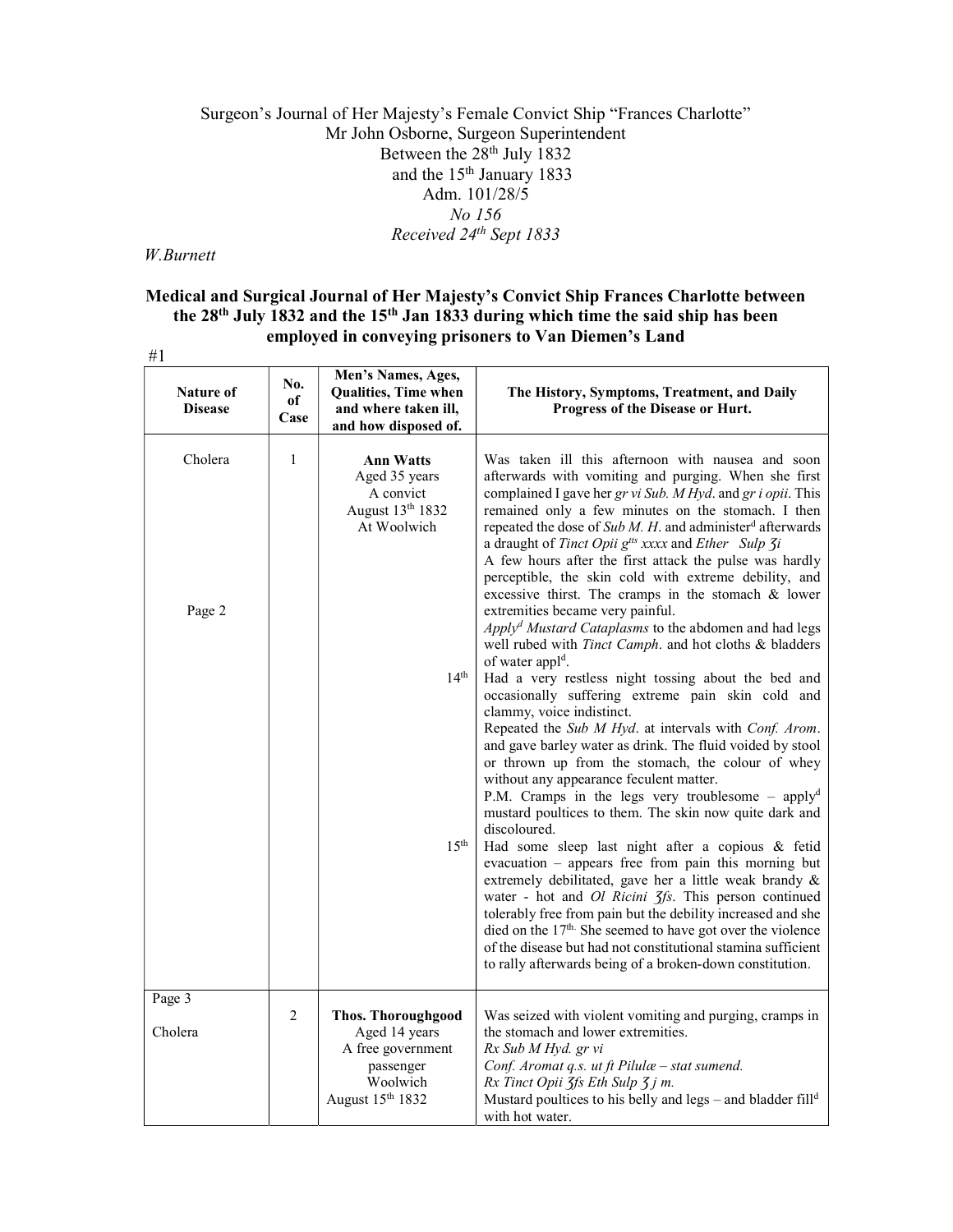|                   |                | 16 <sup>th</sup><br>17 <sup>th</sup><br>18 <sup>th</sup><br>19 <sup>th</sup>                           | The vomiting & purging continued throughout the<br>evening with extreme thirst and debility.<br>Repeated the Calomel and the Anodyne – and gave him<br>Barley water slightly acidulated for drink<br>He feels better this morning altho his stomach is still<br>unsettled.<br>Had copious dark evacuation and since then he seems<br>much better.<br>Slept tolerably well last night, stomach more settl <sup>d</sup> .<br>$Rx$ Ol Ricini $\tilde{g}$ fs – in aqua menth.<br>This boy is now convalescent and there appears every<br>prospect of his recovery – gave him a little Sago $\&$ wine.<br>Continues better.<br>This boy recovered. |
|-------------------|----------------|--------------------------------------------------------------------------------------------------------|-----------------------------------------------------------------------------------------------------------------------------------------------------------------------------------------------------------------------------------------------------------------------------------------------------------------------------------------------------------------------------------------------------------------------------------------------------------------------------------------------------------------------------------------------------------------------------------------------------------------------------------------------|
| Page 4<br>Cholera | 3              | <b>Maria Hayes</b><br>A convict<br>Aged 42 years<br>Woolwich<br>August 16th 1832                       | Extreme debility – no pulsation at the wrist – vomiting $\&$<br>purging of a whey-coloured fluid – cramps in the lower<br>extremities and stomach.<br>Rx Sub M Hyd. gr x et Tinct Opii 3i m<br>Bladder fill <sup>d</sup> with hot water to her sides and chest and<br>Mustard Poultices to the abdomen and legs. She is<br>constantly asking for water but her voice so very weak that<br>we could with difficulty understand what she said. Her<br>skin became very dark during the night and covered with<br>a clammy moisture.<br>Died at 7 A.M. on the $17th$ .                                                                           |
| Cholera           | $\overline{4}$ | <b>Ann Griffiths</b><br>Aged 22 years<br>A convict<br>Woolwich<br>August 17th 1832<br>18 <sup>th</sup> | Violent spasms in the stomach and legs with vomiting and<br>purging.<br>Rx Ether Sulp et Tr Opii a a 3fs Stat Sum <sup>ur</sup><br>Rx Sub M. Hyd. gr vi<br>Confec. Arom <sup>t</sup> Q.S. ut fiat Pillulæ<br>Appl <sup>d</sup> the Mustard Cataplasms to the stomach and<br>extremities together with the bladder of hot water and<br>repeated the Calomel at intervals.<br>This morning she had a copious evacuation and felt very<br>much relieved.<br>Rx Aqua Menth 3i<br>Ol Ricini 3fs M su<br>Recovered.                                                                                                                                 |
| Page 5<br>Cholera | 5              | <b>Eliza Harris</b><br>Aged 26 years<br>A convict<br>Woolwich<br>August 19th 1832                      | Was suddenly seized with violent vomiting and purging<br>(having been an attendant in the Hospital) extreme<br>debility- apply <sup>d</sup> hot water in bladders to her sides and<br>abdomen and Mustard Cataplasms to her extremities -<br>She took occasionally Calomel and Anodynes but<br>immediately threw them $up - skin$ cold and moist,<br>extreme thirst and restlessness - She continued very ill<br>through the night and died this morning. 20 <sup>th</sup> August.                                                                                                                                                            |
| Cholera           | 6              | <b>Ann Carter</b><br>A convict<br>Aged 19 years<br>Woolwich<br>August 19th 1832                        | Vomiting and purging accompany <sup>d</sup> with violent spasms in<br>the stomach and lower extremities. Administer <sup>d</sup> Calomel<br>in six grain doses at intervals of two hours with Tinct Opii<br>et Ether Sulp.<br>Apply <sup>d</sup> bladders of hot water to her sides and mustard to<br>the abdomen and legs. The nausea and vomiting continued                                                                                                                                                                                                                                                                                 |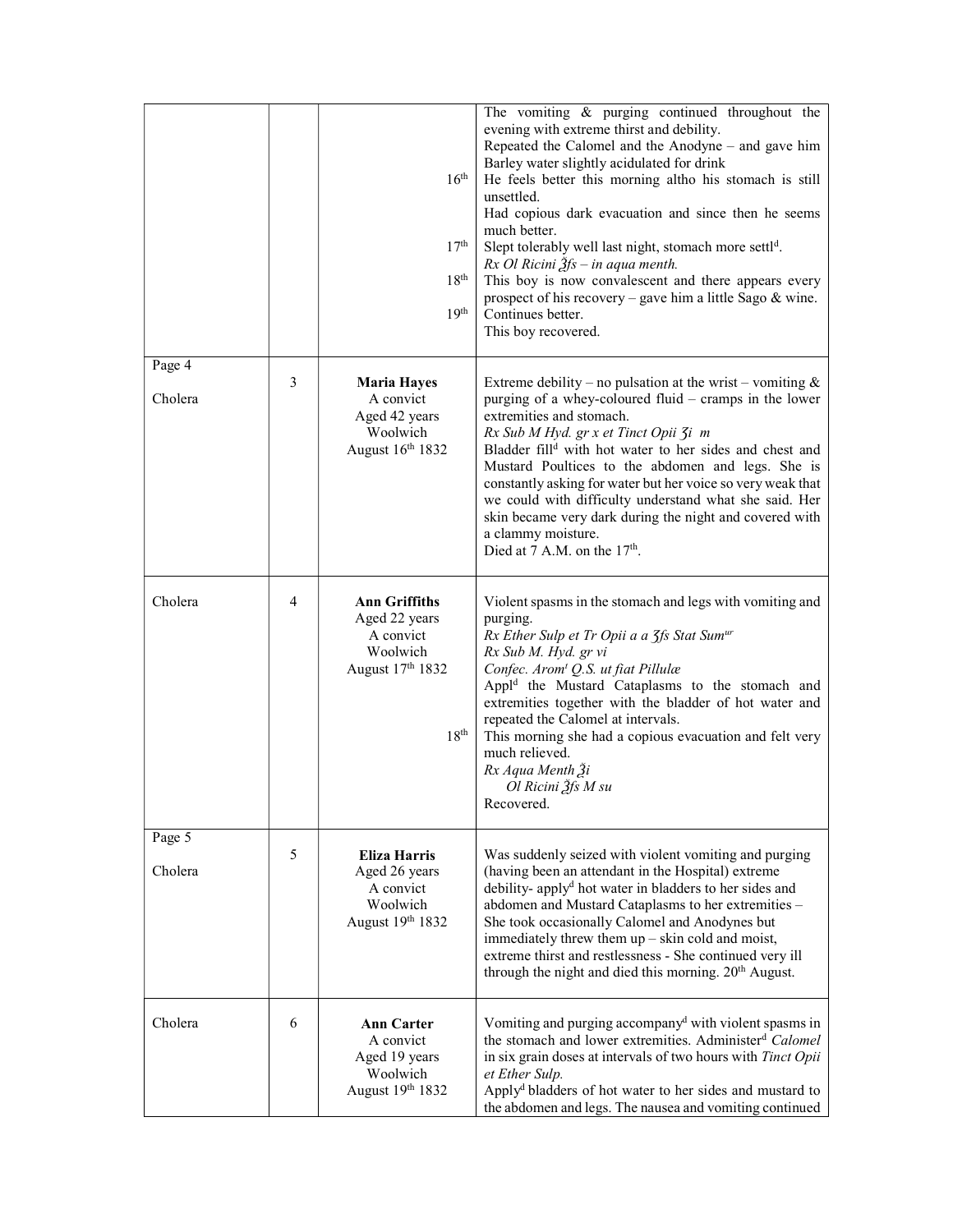| Page 6            |    | 20 <sup>th</sup><br>$21^{st}$<br>22                                                                                                         | through the day. Pulse hardly perceptible - Eyes sunken<br>and altogether a most death like appearance, excessive<br>thirst. Skin dark, breath cold.<br>Had a little sleep last night and this morning had a copious<br>evacuation - dark and very offensive - Since then she has<br>continued better.<br>Rx Aqua Menth Ѯij Ol Ricini Ѯfs<br>Continues tolerably free from pain but occasionally slight<br>spasms. Belly open <sup>d</sup> once and still offensive.<br>Slept a little last night, very disturbed and appears<br>occasionally delirious. Gave a little Sago & Wine and<br>open <sup>d</sup> the bowels with three grains <i>Calomel</i> and a little <i>Ol</i><br>Ricini.<br>This girl continued tolerably free from pain but still<br>weaker until the morning of the 26 <sup>th</sup> when she died. |
|-------------------|----|---------------------------------------------------------------------------------------------------------------------------------------------|------------------------------------------------------------------------------------------------------------------------------------------------------------------------------------------------------------------------------------------------------------------------------------------------------------------------------------------------------------------------------------------------------------------------------------------------------------------------------------------------------------------------------------------------------------------------------------------------------------------------------------------------------------------------------------------------------------------------------------------------------------------------------------------------------------------------|
| Cholera           | 7  | <b>Phoebe Polbrook</b><br>[Phoebe Pulbrook]<br>Government passenger<br>ages 13 years<br>Woolwich<br>19th August 1832                        | Nausea – vomiting – purging – with violent spasms in the<br>stomach and $legs - extreme$ debility, thirst $-$ skin and<br>breath cold and eyes apparently sunk in her head.<br>Prescrib <sup>d</sup> Calom <sup>1</sup> and opiates at intervals with Bladders of<br>hot water to the stomach and mustard cataplasms.<br>$20th$ Spasms less frequent, had some rest last night – and<br>belly open <sup>d</sup> this morning. Repeat <sup>d</sup> the <i>Calom<sup>1</sup></i> and<br>afterwards a little Ol Ricini. This girl contin <sup>d</sup> to improve<br>with nourishing diet and paying attention to her bowels.<br>Cured.                                                                                                                                                                                    |
| Page 7<br>Cholera | 8  | <b>Ann Butler</b><br>A convict<br>Aged 18 years<br>Woolwich<br>August 24th 1832<br>24 <sup>th</sup>                                         | This girl was suddenly taken ill with the usual symptoms<br>of Cholera and in a very violent degree. gave her two<br>tablespoons full of Salt in a gill of water and repeatd every<br>half hour until the vomiting ceas <sup>d</sup> . After three doses her<br>skin became something warmer and nausea ceasd. During<br>this time a mustard poultice was apply <sup>d</sup> over the stomach<br>and hot water in bladders to her sides and abdomen.<br>Rx Sub M Hyd. gr vi<br>Conf. Arom <sup>t</sup> $gr x - m -$<br>Two hours after the pills I administer <sup>d</sup> $\tilde{\beta}$ fs Ol Ricini which<br>procured a copious evacuation.<br>This girl recovered.                                                                                                                                                |
| Cholera           | 9  | <b>Sarah Polbrook</b><br>[Pulbrook]<br>A government<br>passenger<br>Aged 36<br>Woolwich<br>25 <sup>th</sup> August 1832<br>26 <sup>th</sup> | Debility – with vomiting and purging-cramps very violent<br>at intervals, skin cold - thirst excessive- eyes sunken and<br>breath cold.<br>Gave Solution of Murias Sodæ every half hour - after<br>three doses the stomach became more settled and the skin<br>looked more favourable. Hot water in Bladders to her<br>stomach – and mustard to her sides and lower extremities<br>- when the vomiting was reliev <sup>d</sup> I gave small doses of<br>Calomel and Ether at intervals.<br>This morning a copious bilious evacuation – patient much<br>relieved<br>Recovered.                                                                                                                                                                                                                                          |
| Page 8<br>Cholera | 10 | <b>Joseph Polbrook</b><br>A child aged 6 years<br>August 25th 1832                                                                          | Vomiting - purging and extreme debility - with<br>occasional violent spasms. This child would not take the<br>Saline Solution. I therefore gave him small doses of                                                                                                                                                                                                                                                                                                                                                                                                                                                                                                                                                                                                                                                     |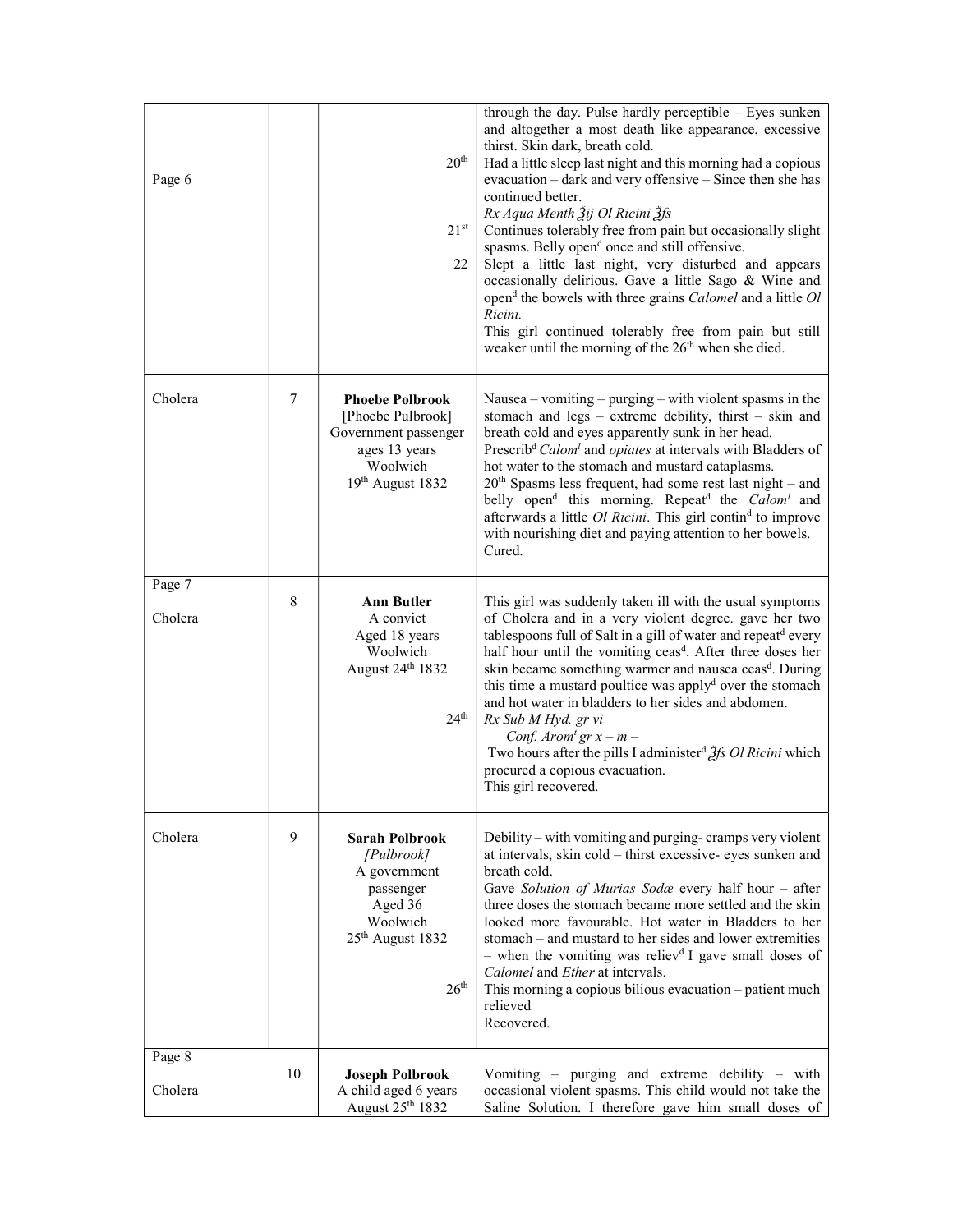|                    |                | Woolwich                                                                                                                        | Calomel with Tinct Opii and Eth <sup>r</sup> Sulp. applying<br>constantly bladders of hot water - the evacuations were<br>quite colourless and free from foetor. He continued very<br>weak and apparently insensible altho not suffering much<br>pain until the 3 <sup>rd</sup> Sept <sup>r</sup> when he died.                                                                                                                                                                                                                                                                          |
|--------------------|----------------|---------------------------------------------------------------------------------------------------------------------------------|------------------------------------------------------------------------------------------------------------------------------------------------------------------------------------------------------------------------------------------------------------------------------------------------------------------------------------------------------------------------------------------------------------------------------------------------------------------------------------------------------------------------------------------------------------------------------------------|
| Cholera            | 11             | <b>Mary Rawlins</b><br>Aged 34<br>A convict<br>Woolwich<br>August 25th 1832<br>26 <sup>th</sup>                                 | Extreme debility – nausea – vomiting $&$ purging – with<br>violent cramps occasionally in his stomach and legs.<br>Administer <sup>d</sup> the Saline Solution of <i>Murias Soda</i> every<br>half hour until the stomach became more settled and the<br>heat of skin return <sup>d</sup> – bladders of hot water always to the<br>abdomen and sides which appeared to afford relief - rub <sup>d</sup><br>the legs with Tinct Camp.<br>Rx Calom [] gr vi Conf Aron Q. Suff. ft Pilulæ<br>Afterwards a little Castor Oil which occasioned a copious<br>bilious evacuation.<br>Recovered. |
| Page 9<br>Cholera  | 12             | Eliza Black<br>A convict<br>Aged 21 years<br>Woolwich<br>August 26th 1832<br>27 <sup>th</sup>                                   | Vomiting $&$ purging of a watery fluid – extreme debility<br>and violent spasms occasionally apply <sup>d</sup> hot water in<br>bladders to the abdomen - with mustard cataplasms to the<br>sides and lower extremities - and gave every half hour 4<br>oz of Solution of Murias Sodæ.<br>Gave six grains of Sub $M$ Hyd. with a little Pulv Zing. -<br>and afterwards Ol Ricini and a few drops of Ol Cajeput:<br>in the evening. She had a copious bilious evacuation and<br>afterwards had some refreshing sleep.<br>Recovered.                                                       |
| Cholera            | 13             | <b>Sarah Wood</b><br>A Government<br>passenger<br>Aged 16 years<br>Woolwich<br>28 <sup>th</sup> August 1832<br>29 <sup>th</sup> | Was taken suddenly ill with the usual symptoms oof<br>cholera - vomiting, purging - cramps and extreme<br>debility - sunk eyes, cold breath with thirst. Administered<br>a tablespoon full of salt in water - and had it repeated after<br>vomiting, in the evening her stomach became more settled<br>and her skin more natural, had hot water applyd to her<br>chest and abdomen.<br>Rx Sub M Hyd. g vi<br>Eth' Sulp et Tinct opii aa 3fs<br>Finds herself reliev <sup>d</sup> , bowels open <sup>d</sup> this morning with $Ol$<br>Ricini<br>Recovered.                               |
| Page 10<br>Cholera | 14             | <b>Louisa Massey</b><br>Govern <sup>t</sup> Passenger<br>Aged 5 years<br>Woolwich<br>August 28th 1832                           | Debility, nausea – purging with violent spasms – applyd<br>hot water to her chest and abdomen and administered Sub<br>M Hyd. et Pulv Rhei with Sedatives - the child continued<br>extremely unwell without any hope of recovery until the<br>3 <sup>rd</sup> Sept <sup>r</sup> when she died.                                                                                                                                                                                                                                                                                            |
|                    | 15<br>16<br>17 |                                                                                                                                 | Three of the ship's crew were also affected with cholera<br>and two of them who died appear to have led dissipated<br>lives – died after a few hours illness – the third recovered.<br>He took the Solution of Salt until his stomach became a<br>little settled – afterwards he had some bilious evacuations<br>- and he got quite well in a week. His constitution<br>appeared good – and he was not more than eighteen years                                                                                                                                                          |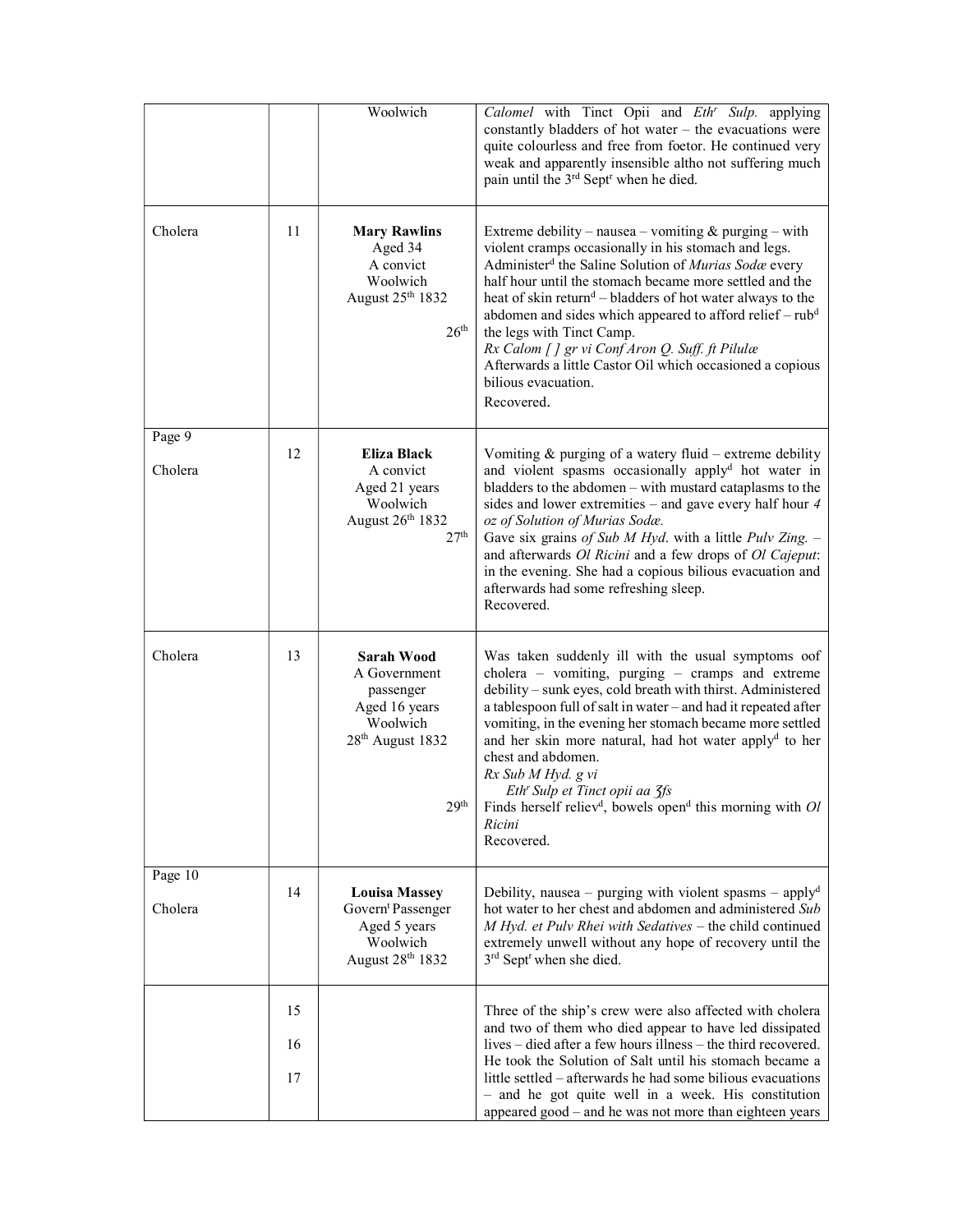|                    |    |                                                                                                                                        | old. Hot bladders with mustard poultices and calomel<br>were occasionally employed                                                                                                                                                                                                                                                                                                                                                                                                                                                                                                                           |
|--------------------|----|----------------------------------------------------------------------------------------------------------------------------------------|--------------------------------------------------------------------------------------------------------------------------------------------------------------------------------------------------------------------------------------------------------------------------------------------------------------------------------------------------------------------------------------------------------------------------------------------------------------------------------------------------------------------------------------------------------------------------------------------------------------|
| Page 11<br>Pyrexia | 18 | <b>Hannah Cross</b><br>A convict<br>Aged 26 years<br>Sheerness<br>September 5 <sup>th</sup> 1832<br>7 <sup>th</sup><br>8 <sup>th</sup> | Lassitude – hot skin, thirst: and restlessness. Pulse full –<br>belly slow, took 16 oz blood from the arm, and prescribed<br>loz Sulp Mag - Inf Sennæ.<br>6th Finds herself much better, has slight cough today and<br>still a little fever, gave nitrous mixture with antimonial<br>wine at intervals.<br>Perspires freely during the night and is now much<br>relieved.<br>Rx Ol Ricini $\tilde{a}$ i – continued to improve daily and was<br>dich <sup>d</sup> cured<br>20 <sup>th</sup> September.                                                                                                       |
| Pyrexia            | 19 | Eliz <sup>t</sup> h Emerson<br>A convict<br>Aged 22 years<br>August 12th 1832<br>13 <sup>th</sup>                                      | Pain <sup>d</sup> chest – with slight cough occasionally, pulse hard $\&$<br>strong - skin hot, with thirst and restlessness.<br>Emittere Sang. brach $\frac{3}{2}xvi - app$ Emp: Lyttæ stern.<br>Ord <sup>d</sup> nitrous mixture and antimonial wine.<br>Finds her chest relieved, belly slow – $Rx$ Ol Ricini et aqua<br>menth a $a \tilde{a}$ = gave barley water slightly acidulated as<br>drink.<br>Slept well last night and perspired freely $-$ continue the<br>nitrous mixture.<br>Rx Ol Ricini 3i<br>26 <sup>th</sup> September cured.                                                            |
| Page 12<br>Pyrexia | 20 | <b>Matilda Finucane</b><br>(Finnigan)<br>Aged 19 years<br>At Sea<br>Oct <sup>r</sup> 24 <sup>th</sup> 1832                             | $Headache - hot skin - thrust and constitution.$<br>Rx Sub M Hyd gr vi nocte sumend"<br>$15th Rx Inf$ Sennæ $\tilde{2}iv$ – Sulp Mag. $\tilde{2}$ fs m.<br>26th She is now much relieved.<br>27 <sup>th</sup> Rx Sulp Mag. Ži<br>Cured                                                                                                                                                                                                                                                                                                                                                                       |
| Pyrexia            | 21 | <b>Sarah Kain</b><br>Aged 21 years<br>Octr 24th 1832<br>25 <sup>th</sup><br>26 <sup>th</sup>                                           | Pains in her arms & legs, thirst and constipation.<br>Rx Sub M Hyd gr iij<br>Antim Pot. gr v m nocte sum <sup>d</sup> .<br>Rx Inf Sennæ Žiij<br>Finds herself better, had her extremities rubbed with<br>Linim Camp Inf Sennæ Žiij<br>Cured                                                                                                                                                                                                                                                                                                                                                                  |
| Dysentery          | 22 | Louisa Wright<br>Aged 26 years<br>A convict<br>At Sea<br>Nov <sup>r</sup> 3rd 1832<br>5 <sup>th</sup>                                  | Pain in the abdomen with repeated inclination to stool<br>without being able to void any faeces - thirst and pyrexia.<br>Rx Sub M Hyd gr v<br>Rhei. Pulv gr x m stat Sumd <sup>ur</sup> .<br>4 <sup>th</sup> Pain has continued and occasionally very acute.<br>$Rx$ Ol Ricini $\zeta$ i in aqua menth and ord <sup>d</sup> hot fomentation to<br>the abdomen.<br>The bowels were opened and very offensive matter<br>discharg <sup>d</sup> . She still however continues very unwell -<br>Rept the Calomel. This woman continued very unwell<br>until the 8 <sup>th</sup> decem <sup>r</sup> when she died. |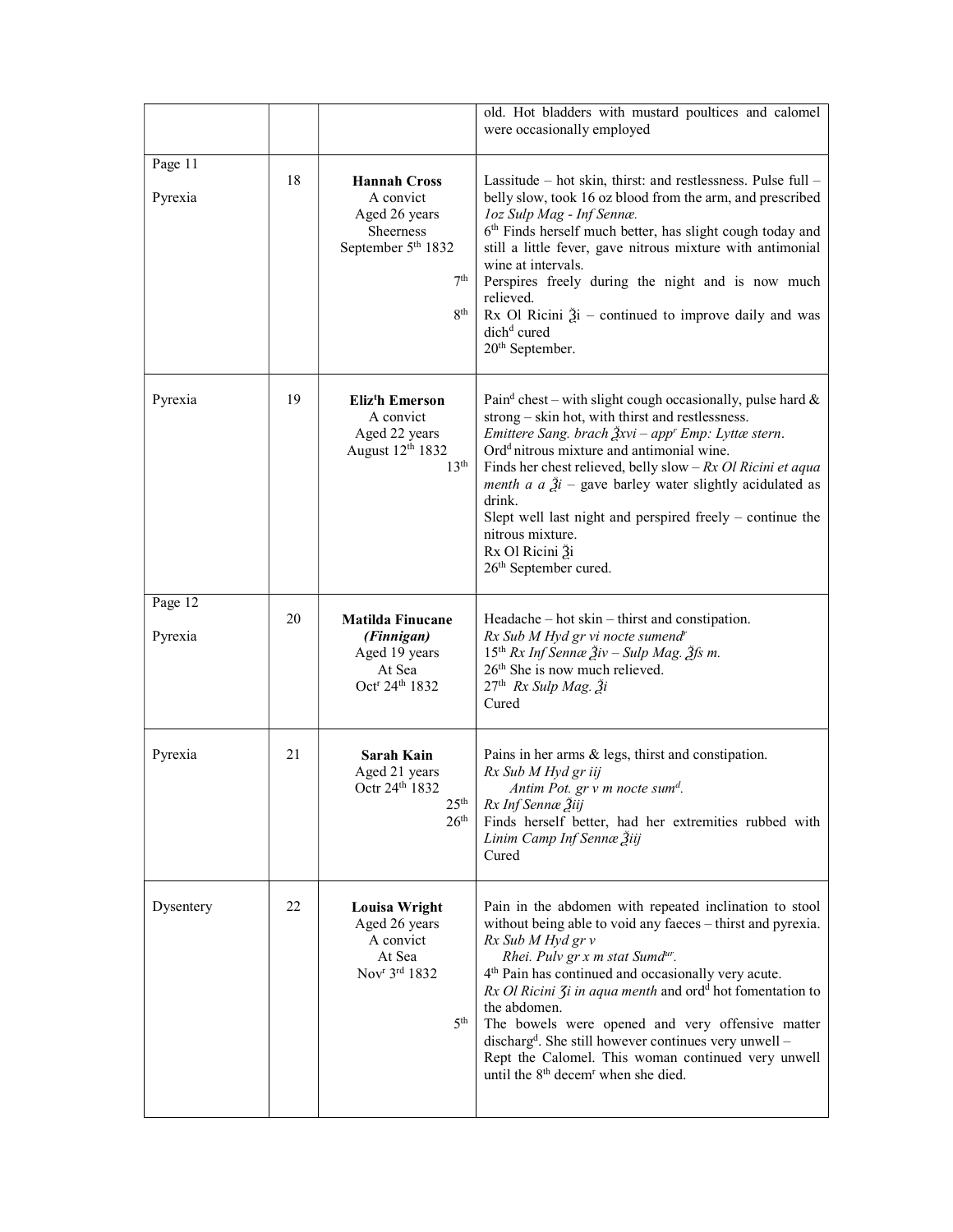| Page 13              |    |                                                                                                                                              |                                                                                                                                                                                                                                                                                                                                                                                                                                                                                                                                                                                                 |
|----------------------|----|----------------------------------------------------------------------------------------------------------------------------------------------|-------------------------------------------------------------------------------------------------------------------------------------------------------------------------------------------------------------------------------------------------------------------------------------------------------------------------------------------------------------------------------------------------------------------------------------------------------------------------------------------------------------------------------------------------------------------------------------------------|
| Dysentery            | 23 | <b>Jane Bradley</b><br>Aged 19 years<br>A convict<br>At Sea<br>Nov. 4 <sup>th</sup> 1832<br>6 <sup>th</sup><br>8 <sup>th</sup><br><b>9th</b> | Violent pain in the abdomen with almost constant<br>inclination to stool without voiding any thing but a very<br>offensive fluid – prescrib <sup>d</sup> Calomel & Pulv Zing with Ol<br>Ricini & fomentations.<br>5 <sup>th</sup> Had an evacuation this morning and is easier. Repeated<br>the calomel with hot fomentations to the abdomen.<br>Repeated the Calomel & Ginger – and afterwards $Ol$<br>Ricini.<br>Continues to improve, her mouth sore<br>Convalescent<br>Disch <sup>d</sup> cured the 18 <sup>th</sup> Nov <sup>r</sup> .                                                     |
| Dysentery            | 24 | <b>Mary Smyth</b><br>A convict<br>Aged 18 years<br>At Sea<br>Nov 3rd 1832                                                                    | Constant inclination to stool with griping pain in the<br>abdomen<br>Rx Sub M Hyd gr vi<br>Pulv Zing gr x nocte Sum <sup>d</sup><br>9 <sup>th</sup> Rx Ol Ricini $\tilde{A}$ i<br>$10th$ The bowels appear to be well opened – constant<br>griping pain continues with occasional slight discharge of<br>blood & mucous - administered Calomel and opium -<br>$daily$ – until the griping pain subsided and the mouth<br>became slightly affected $-$ and occasionally a little $Ol$<br>Ricini and Aqua Menth. She gradually got better.<br>Cured Nov 24 <sup>th</sup>                          |
| Page 14<br>Dysentery | 25 | <b>Jane Kewley</b><br>A convict<br>Aged 35 years<br>At Sea<br>Nov 3rd 1832<br>5 <sup>th</sup><br>6 <sup>th</sup><br>7th                      | Violent griping pain in her bowels, with frequent<br>inclination to stool -<br>Rx Sub M Hyd gr vi<br>Pulv Zing gr x m noct. Sum <sup>d</sup> .<br>4 <sup>th</sup> Rx Ol Ricini Ži-<br>Belly opened but pain and griping continues. Administ <sup>d</sup><br>Calomel and Opium and apply <sup>d</sup> bladders of hot water to<br>the abdomen.<br>Not reliev <sup>d</sup> – rept. Sub M Hyd<br>Repeat <sup>d</sup> the Calom <sup>1</sup> and Opium.<br>This person contin <sup>d</sup> to get worse – and the medicine did<br>not produce the slightest effect upon her mouth.<br>Died Nov 14th |
| Dysentery            | 26 | <b>Elspet Rennie</b><br>Aged 22 years<br>A convict<br>At Sea<br>Nov 20th 1832                                                                | Violent griping pain in her bowels with constant<br>inclination to stool – her treatment was like the former<br>patient – after taking Sub M Hyd for a few days, her mouth<br>became affected and she gradually got better.<br>Cured                                                                                                                                                                                                                                                                                                                                                            |
| Pyrexia              | 27 | <b>Jane Prosser</b><br>Aged 19 years<br>A convict<br>At Sea<br>Nov 20 <sup>th</sup> 1832                                                     | Headach, hot skin and thirst with a slow state of the<br>bowels.<br>Rx Sub M Hyd gr iij<br>Pulv Antim gr v m noct Sum <sup>d</sup> .<br>$21^{st}$ Rx Sulp Mag $3i$<br>22 <sup>nd</sup> Much better today.<br>Disch <sup>d</sup> .                                                                                                                                                                                                                                                                                                                                                               |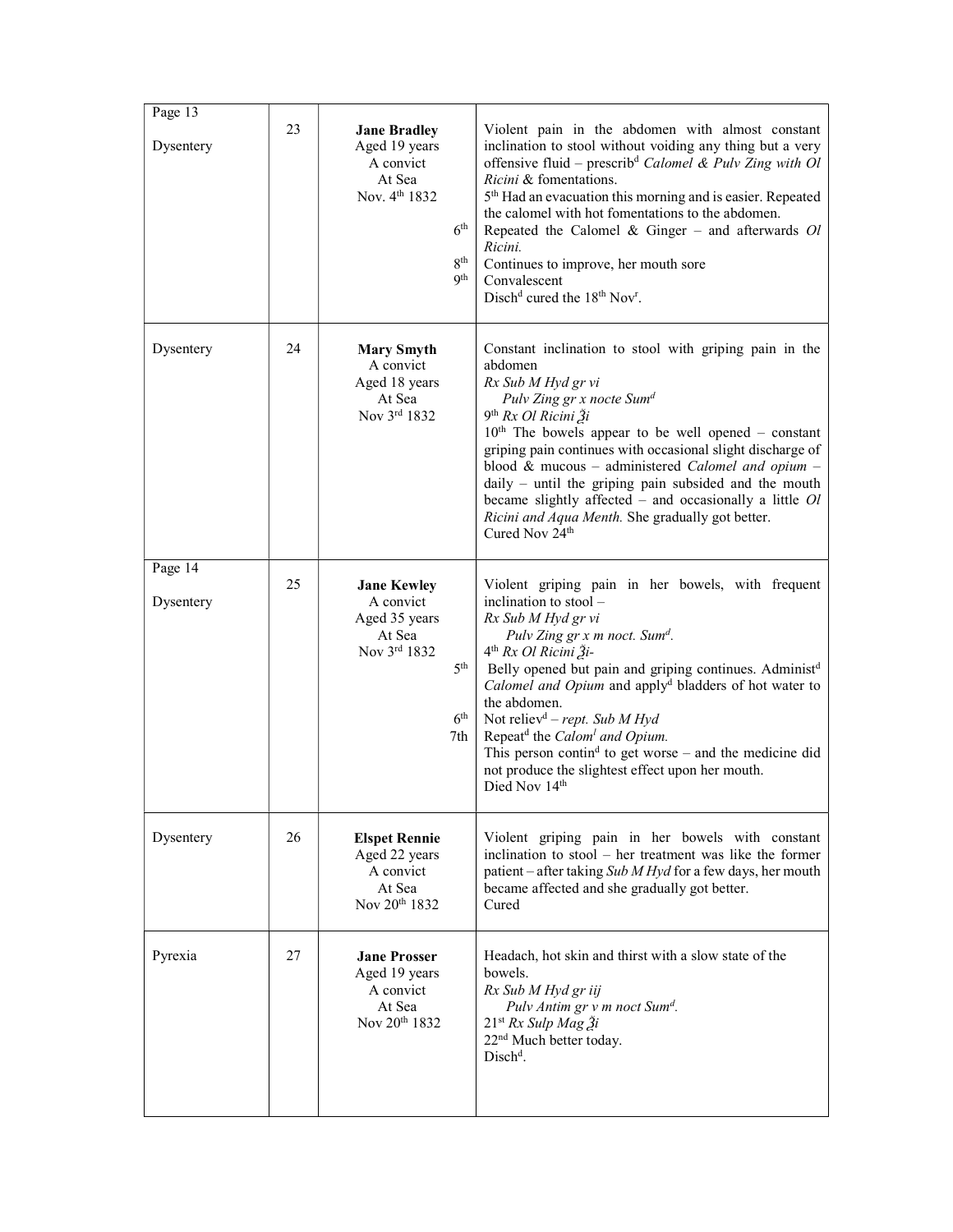| Page 15<br>Dysentery | 28 | <b>Elice Bradley</b><br>A convict<br>Aged 32 years<br>At Sea<br>Nov 24th 1832<br>27 <sup>th</sup>                                                          | Frequent griping pain in the bowels, accompand with a<br>constant inclination to stool -<br>Rx Sub M Hyd gr vi<br>Pulv Zing $gr v - m -$<br>25 <sup>th</sup> The bowels were freely open <sup>d</sup> and the stools most<br>offensive with blood and matter - pain $\&$ griping still<br>continues. rept <sup>r</sup> Calom <sup>1</sup> & opium –<br>Nothing reliev <sup>d</sup> – rept <sup>r</sup> the Calom <sup>1</sup> which does not appear<br>to affect the mouth.<br>This patient contin <sup>d</sup> to get worse – the mouth not at all<br>affect <sup>d</sup><br>Died Dec 16th |
|----------------------|----|------------------------------------------------------------------------------------------------------------------------------------------------------------|---------------------------------------------------------------------------------------------------------------------------------------------------------------------------------------------------------------------------------------------------------------------------------------------------------------------------------------------------------------------------------------------------------------------------------------------------------------------------------------------------------------------------------------------------------------------------------------------|
| Dysentery            | 29 | <b>Ann Crowdy</b><br>A convict<br>Aged 30 years<br>At Sea<br>Dec <sup>r</sup> 4 <sup>th</sup> 1832<br>6 <sup>th</sup>                                      | Constant inclination to stool with severe griping pain in<br>the abdomen.<br>Rx Sub M. Hyd gr vi noct. sum <sup>d</sup><br>$5th Rx$ <i>Ol Ricini</i> $2i$ – apply <sup>d</sup> bladders of hot water to the<br>abdomen.<br>Bowels freely open <sup>d</sup> – pain still continues at intervals,<br>evacuations very offensive.<br>This person took Calomel daily & opium until her mouth<br>became sore. The disease then gradually abated $-$ the<br>evacuations more natural and less offensive and she<br>recover <sup>d</sup> .                                                         |
| Page 16<br>Dysentery | 30 | <b>Sarah Rowley</b><br>A convict<br>Aged 19 years<br>Dec <sup>r</sup> 7 <sup>th</sup> 1832<br>8 <sup>th</sup><br><b>9th</b>                                | Pain in the belly with frequent inclination to $stool - and$<br>voids occasionally – small quantities of blood $mixd$ with<br>pus - administ <sup>d</sup> Calom <sup>1</sup> gr v & opium and afterwards Ol<br>Ricini.<br>Bowels open <sup>d</sup> and the evacuations extremely offensive -<br>griping pain still continues.<br>rept' Sub M Hyd.<br>rept" the Sub M Hyd. contin <sup>d</sup> to use Sub M Hyd until the<br>mouth became affected - when the disease gradually<br>declined -<br>recover <sup>d</sup> .                                                                      |
| Dysentery            | 31 | <b>Marg' Dixon</b><br>Aged 46<br>A convict<br>At Sea<br>Dec <sup>r</sup> 10 <sup>th</sup> 1832<br>12 <sup>th</sup><br>18 <sup>th</sup><br>19 <sup>th</sup> | Violent pain in the bowels with constant inclination to<br>stool.<br>Rx Sub M Hyd gr v<br>Pulv Zing. gr x noct. sum <sup>d</sup><br>11 <sup>th</sup> Ol Ricini Ѯi<br>Bowels well opened – evacuations very offensive, pain<br>still continues & occasionally very violent, gave Calomel<br>and opium daily until the mouth became sore.<br>Mouth slightly affect <sup>d</sup> -<br>Rx Ol Ricini Ѯi<br>Continues better -<br>Disch <sup>d</sup> 24 <sup>th</sup>                                                                                                                             |